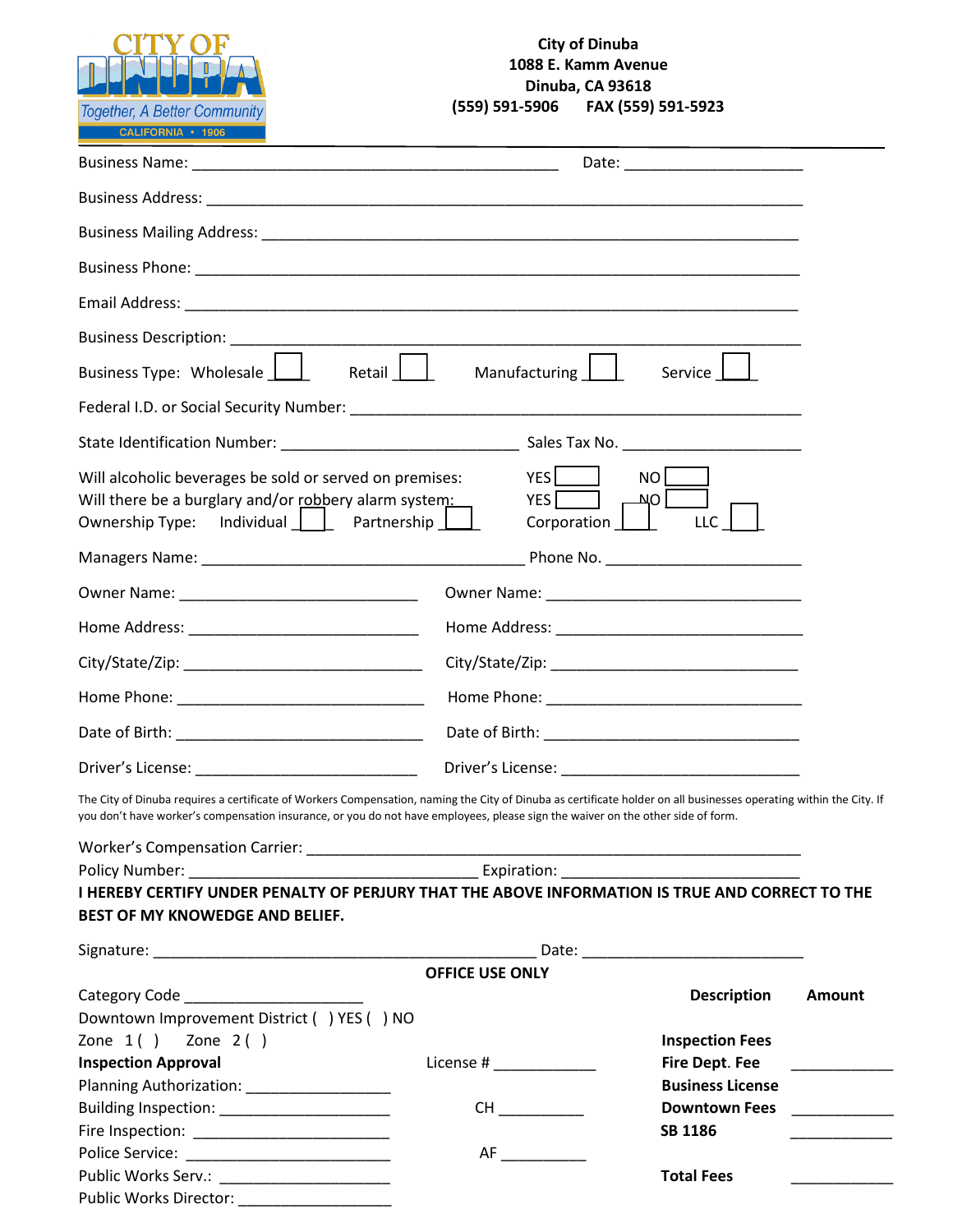#### **IMPORTANT NOTICE TO APPLICANT**

This application must be completed in full and returned to Public Works at least ten (0) days PRIOR to conducting any business activity. Section 5.12.100 b states, "…failure to make application for a license for a newly established business on or before the first day any business is carried on transacted, a penalty of twenty-five percent of the license tax or ten dollars, whichever is more, shall be added; and if not applied for within thirty days from the first day any business is carried on transacted, a penalty of twenty percent of the license tax or twenty dollars, whichever is more shall be added." (initials)

The information requested is mandatory. This application will not be processed if the information required is incomplete. This information will be reported to the Franchise Tax Board, State Board of Equalization and/or Internal Revenue Service.

#### **FEES**

- $\sqrt{\phantom{a}}$  Upon receipt of your application, you will be charged \$92.00 Building Inspection Fee.
- $\sqrt{\phantom{a}}$  Upon receipt of your application, you will be charged a \$65.00 Fire Inspection Fee.
- √ If you rent or lease, you will be charged a \$212.00 Utility Deposit when you start utility services.
- $\sqrt{\phantom{a}}$  If you are conducting business out of your home, you will be charged for a HOME Occupation Permit.
- √ Business License Fee is based on gross receipts.
- $\sqrt{\phantom{a}}$  If you are located in the Downtown Redevelopment District, you will be charged downtown fees.

I certify that I have read and understand the fees to the best of my ability. **Example 20** (initials)

#### **ACKNOWLEDGEMENTS**

This business license is conditioned upon the business owner's compliance with all Federal, State and Local statutes pertaining to the business at all times. I understand and acknowledge that a business license will not be issued until authorized by the Public Works Department and all fees have been paid and all inspections have been cleared, which include Building, Fire, and Police Departments in accordance with the City of Dinuba Municipal Code, Chapter 5.04 and Chapter 1.12. I further acknowledge that a new application MUST be submitted whenever there is a change in ownership or location. I will notify this office immediately if there is any change in the mailing address or operating status of my business.

 $Signature \_\_\_\_\_\_\_$ 

### **WORKER'S COMPENSATION WAIVER CERTIFICATE PURSUANT TO CALIFORNIA LABOR CODE SECTION 3711**

#### **NO EMPLOYEES SUBJECT TO LAW**

I, the undersigned, shall not employ any person in any manner so as to become subject to the Worker's Compensation Law of California. I, Declare under the penalty of perjury under the laws of the State of California that the foregoing is true, and correct and that this dedication was executed on this \_\_\_\_\_\_\_\_\_\_\_\_\_ day of \_\_\_\_\_\_\_\_\_\_\_\_\_\_\_\_\_\_\_\_\_, 20\_\_\_\_\_\_, in \_\_\_\_\_\_\_\_\_\_\_\_\_\_\_\_\_\_\_\_\_\_, California.

Signature \_\_\_\_\_\_\_\_\_\_\_\_\_\_\_\_\_\_\_\_\_\_\_\_\_\_\_\_\_\_\_\_\_\_\_\_ Business Name \_\_\_\_\_\_\_\_\_\_\_\_\_\_\_\_\_\_\_\_\_\_\_\_\_\_\_\_\_\_\_\_\_\_\_\_\_\_\_\_\_

#### FOR FURTHER INFORMATION REGARDING:

Sales Tax Permit (Resale License) State Employer's ID Number Federal Employer's ID Number Fictitious Business Name Filing Tulare County Environmental Health Alcoholic Beverage Control Department

| State Board of Equalization                  | 800-400-7115 |
|----------------------------------------------|--------------|
| <b>Employment Development Department</b>     | 888-745-3886 |
| Internal Revenue Service                     | 559-443-7741 |
| <b>Tulare County Clerk</b>                   | 559-636-5051 |
| Tulare County Environmental Health           | 559-624-7400 |
| State pf California Alcoholic Beverage Dept. | 559-225-6334 |

\_\_\_\_\_\_\_\_\_\_ (initials)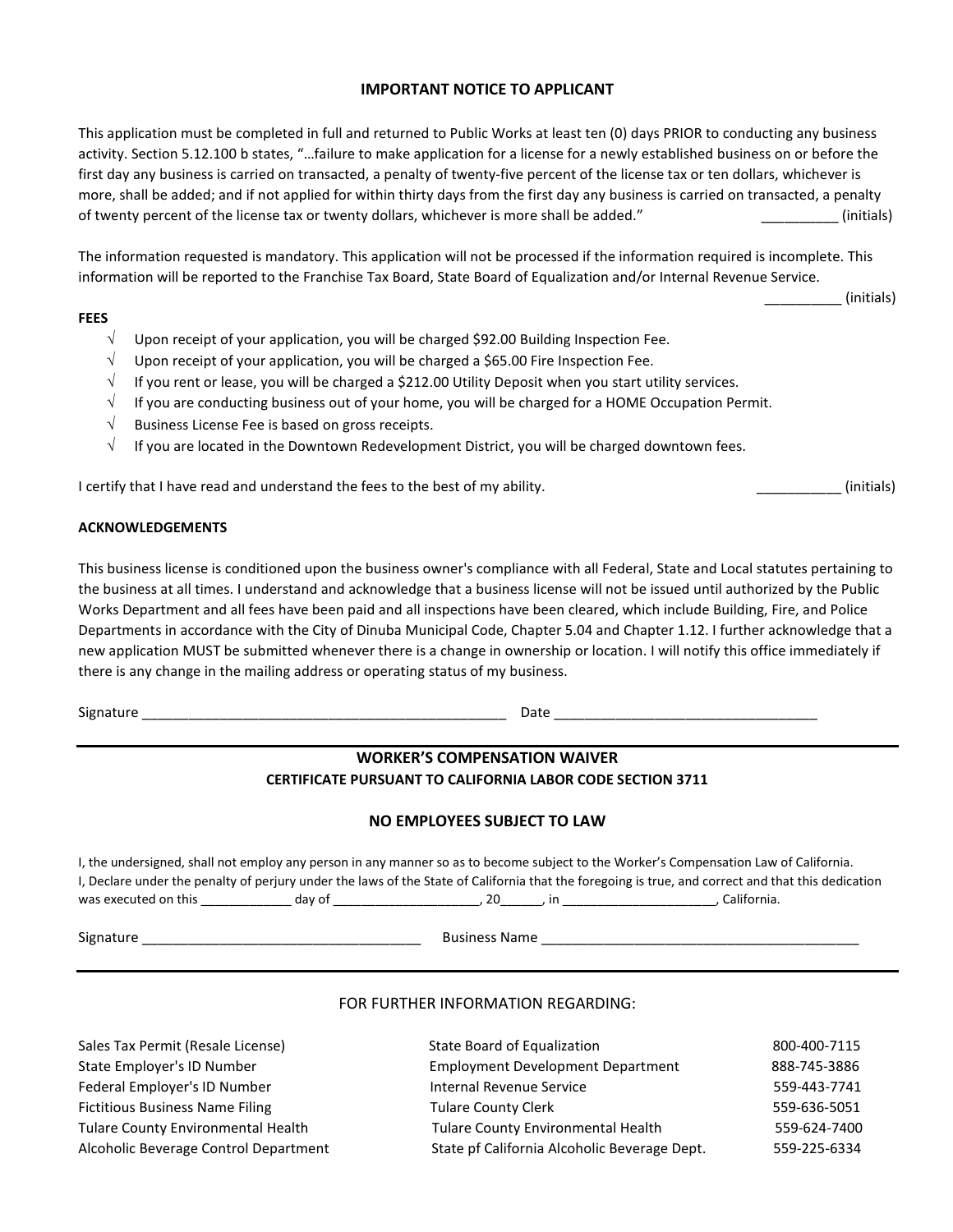

City of Dinuba Business License Application Supplement

# GENERAL CONTRACTOR/SUB-CONTRACTOR

Business Name:

## Licensing Information

| <b>State Contractor's License:</b>   |  |
|--------------------------------------|--|
| <b>State Classification Code(s):</b> |  |
| <b>Expiration Date:</b>              |  |

**Workers' Compensation** 

The City of Dinuba requires a certificate of Workers' Compensation naming the City as a certificate holder on a General Contractor/Sub-Contractor doing business within the City. If you do not have employees, please sign the waiver on the back of the Business License Application.

## Business License Fee

| General Contractor: \$82.25            |   |                        |                       | Sub-Contractor: \$43.50    |       |  |
|----------------------------------------|---|------------------------|-----------------------|----------------------------|-------|--|
| (Classified as "A" or "B")             |   |                        |                       | (Classified as "C" or "D") |       |  |
| <b>Pro-Rated Fees</b>                  |   |                        | <b>Pro-Rated Fees</b> |                            |       |  |
| August                                 | ÷ | 75.73                  | August                |                            | 40.21 |  |
| September                              |   | 69.21                  | September             |                            | 36.92 |  |
| October                                |   | 62.69                  | October               |                            | 33.63 |  |
| November                               |   | 56.17                  | November              |                            | 30.33 |  |
| December                               |   | 49.65                  | December              |                            | 27.04 |  |
| January                                |   | 43.13                  | January               |                            | 23.75 |  |
| February                               |   | 36.60                  | February              |                            | 20.46 |  |
| March                                  |   | 30.08                  | March                 |                            | 17.17 |  |
| April                                  |   | 23.56                  | April                 |                            | 13.88 |  |
| May                                    |   | 17.04                  | May                   |                            | 10.58 |  |
| June                                   |   | 10.52                  | June                  |                            | 7.29  |  |
|                                        |   | <b>Office Use Only</b> |                       |                            |       |  |
| <b>Contractor's License Verified:</b>  |   |                        |                       |                            |       |  |
|                                        |   | Date                   |                       | <b>Verified By</b>         |       |  |
| <b>Workers' Compensation Verified:</b> |   |                        |                       |                            |       |  |
|                                        |   | Date                   |                       | <b>Verified By</b>         |       |  |